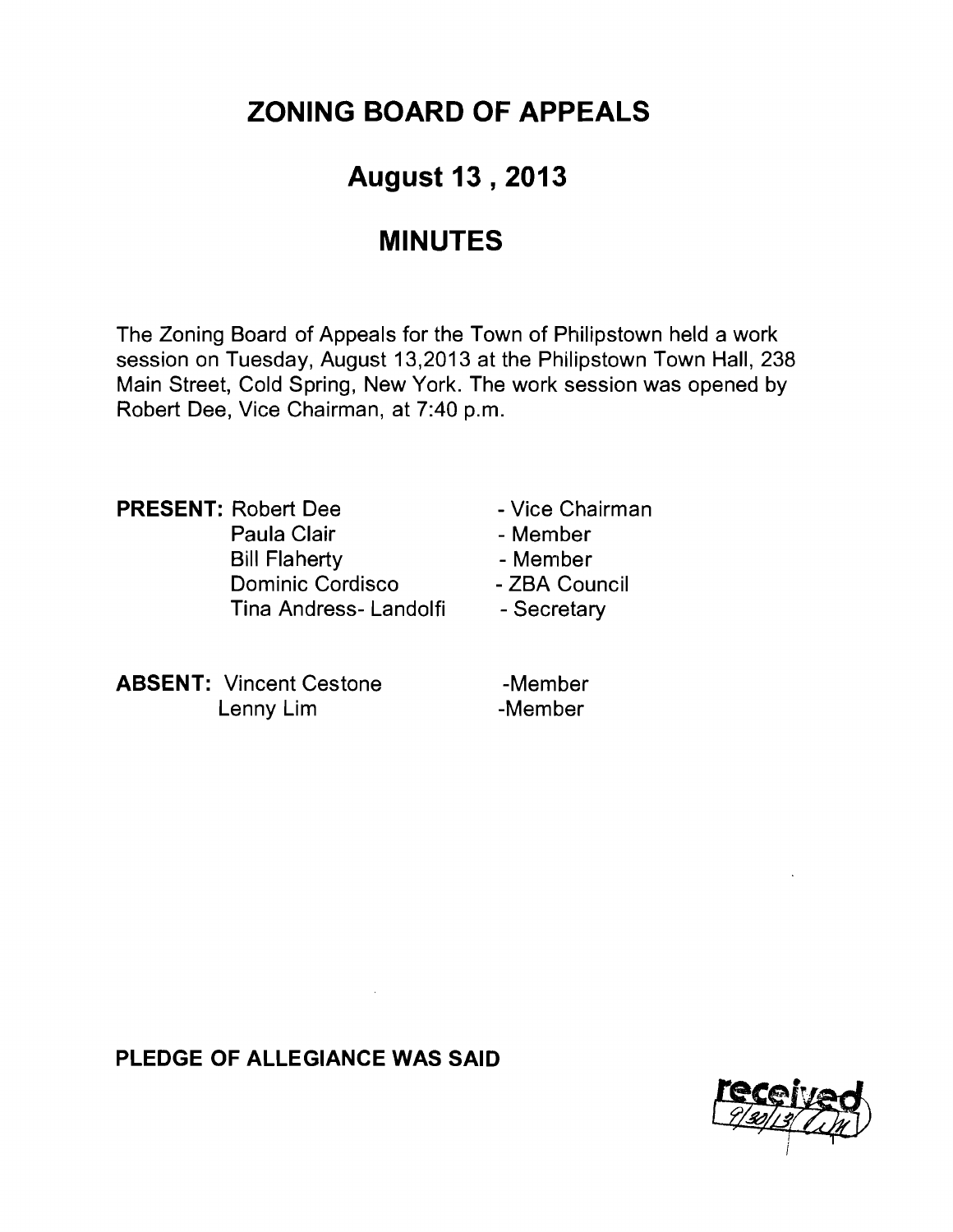**Robert Dee-** Approval of minutes for June 10. Anybody have any changes?

**Bill Flaherty- I** have no changes.

**Paula Clair-** Any of the materials we got before the new application, are they going to be you know, applied to anything?

**Dominic Cordisco-** At this point I would not discard them. My understanding is the applicant formally withdrew request for a variance which was subject to the prior application, after your meeting in may submitted material in June, that was a new application with all the material that they are proposing for a special use permit. I think that the applicant did prepare a comprehensive package of material that should be part of the June submission.

**Robert Dee-** We had a lot of public hearings that people spoke on, and I don't want to discard that. I don't want to have to do that all over again.

**Dominic Cordisco-** I am not suggesting that in any way shape or form, and there is prior material for instance the ballon test was done as part of the variance application. The results for that would remain relevant for this application.

**Paula Clair-** I brought it just in case.

**Dominic Cordisco-** Don't throw it out. That is my recommendation.

**Robert Dee-** Do you have any changes?

**Paula Clair- No** 

**Robert Dee-** I make a motion that the minutes be approved.

**Bill Flaherty- I** will second

**Robert Dee-** Everybody is unanimous. Now we have review of completeness for Mr. Gleick on Long and Winding Road for a wind energy conversion system. So during tonights meeting we are going to discuss the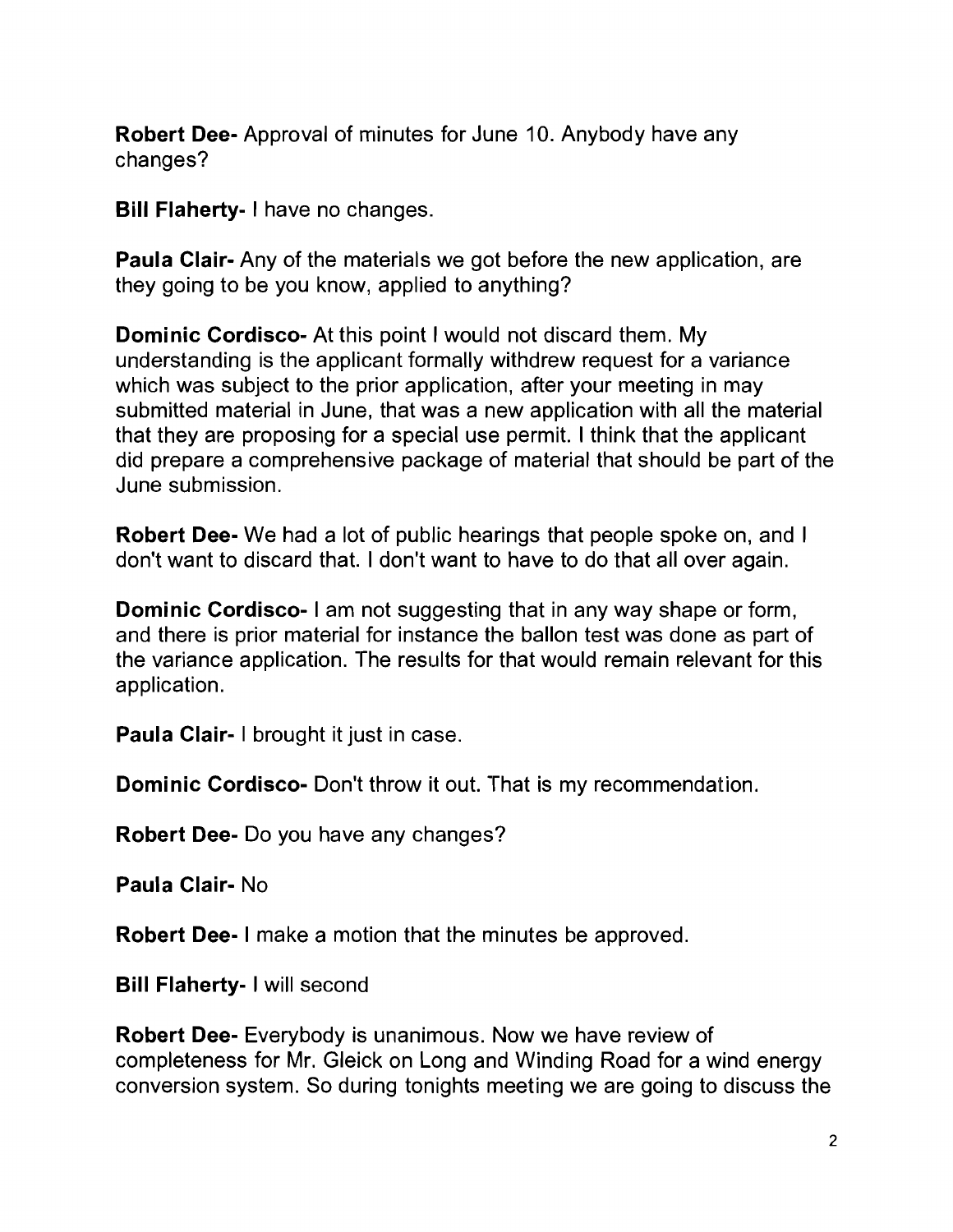application,the pre- application meeting, the ZBA waiving certain requirements, and a letter from AKRF regarding the Gleick's special use permit. The goal of this meeting is to review the application for completeness, determine lead agency, vote on completeness and move towards the SEQR process. On July 18 at 8:30 am Kevin Donohue, Town Engineer Ron Gainer, Town Planner Susan Jainchill, Glen Watson with Badey and Watson, Doug Passeri the applicants representative, Tina Landolfi ZBA Secretary and myself attended that meeting. In the comments in the letter that we received from Ron and Susan dated July 1st, stated that based upon the review of materials submitted the requirements should be that the application be accompanied by plans and descriptive information to include (inaudible) This was before we had the pre application meeting (inaudible)

is not clearly portrayed as called for in the code. In the recommendations, they wanted a site plan done by an engineer. They had that done. Did you get a copy of that site plan?

## **Bill Flaherty-** Yes

**Robert Dee-** Do you want to speak to that site plan?

**Ron Gainer-** At the July Pre application meeting, Badey and Watson came with the applicant. They have submitted (inaudible) for your review tonight. That was also the subject of the material that Susan and I reviewed, and that was the bases for our latest memorandum that you just received yesterday from Susan's office. In terms of our view, they be deemed complete on the basis of that site plan that has now been filed and with support from the other materials you already had.

**Robert Dee-** Did you get a chance to review the site plan?

**Paula Clair-** not thoroughly

**Robert Dee-** Do you have any questions?

**Paula Clair-** I really don't, but I think it is understood where they are putting this?

**Robert Dee- I** make a motion that the site plan be approved.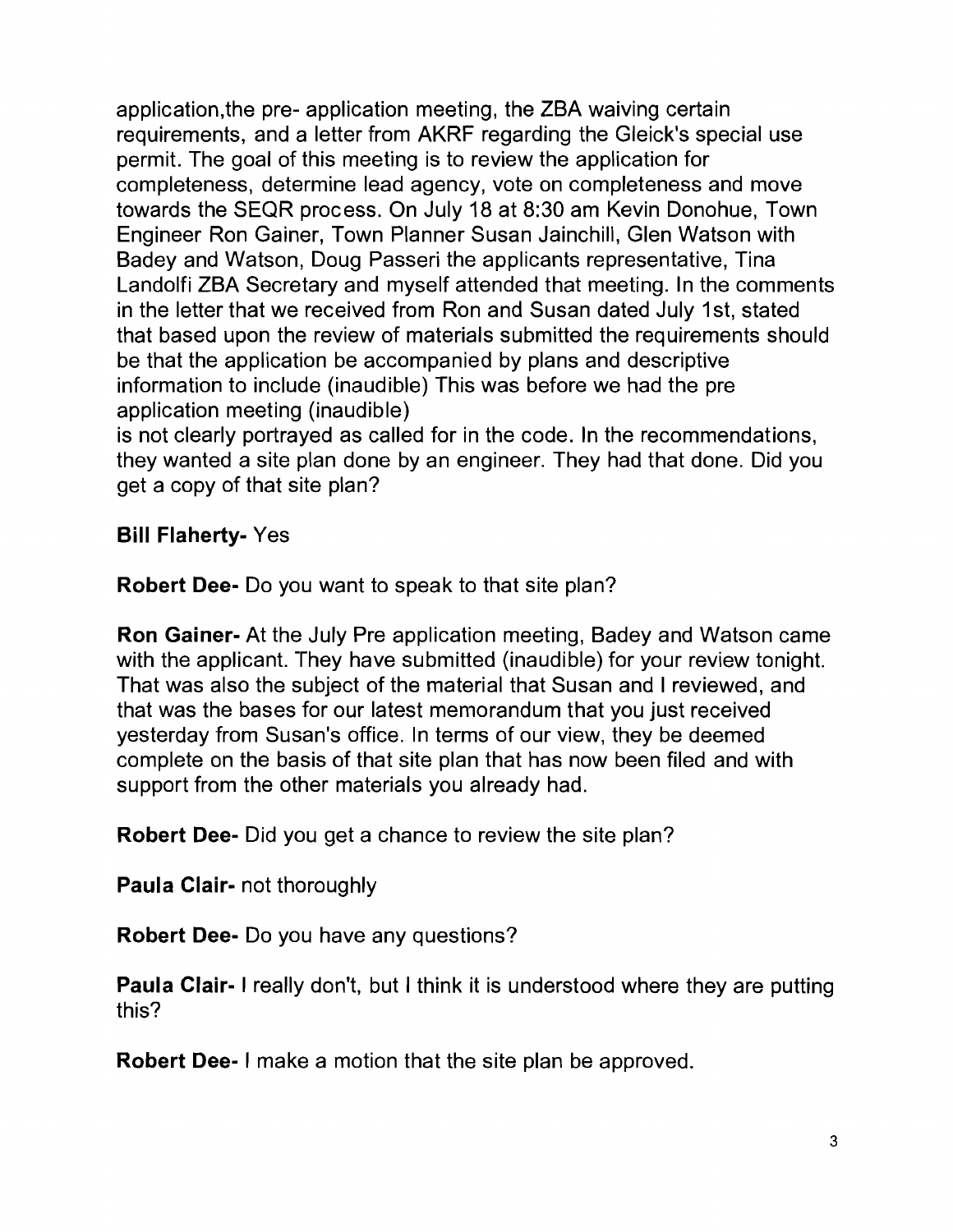**Dominic Cordisco-** Well it would be deemed complete.

Robert Dee-Thank you

**Bill Flaherty-** Second

**Robert Dee-** All in favor?

## **ALL MEMBERS WERE IN FAVOR**

## **APPLICATION DEEMED COMPLETE**

**Robert Dee-** Ron, we had spoke about possible waivers?

**Ron Gainer-** There is no need to take action on any waivers yet. The basics of the site plan requirements have been filled. There are some technical information (inaudible) can be reviewed formally at your next meeting. There is an understanding that there may be some aspects of the code that would normally be asked for in site plans that can be waived in this instance, but that can be discussed later. It is summarized in documents that you have, but no need to take action on that tonight.

**Robert Dee-** I guess all the information that we need pretty much for this application has been submitted.

**Ron Gainer-** It is now in your hands You may consider the issue of deeming it complete, that you have done. Now moving forward in scheduling a public hearing.

**Robert Dee-** Right, and moving forward with SEQR

**Dominic Cordisco-** The two actions that the board would consider tonight would be in connection with SEQR I want to have a discussion with you, because SEQR provides two alternatives. You can circulate to be lead agency. Circulating to be lead agency sends out notice to potentially involved and interested agencies that you intend to provide SEQR review for the project. I cant think of any other agency that is potentially an approval agency for this project. Since we provided clarification to the board back in May, this board would process the site plan application along with the special permit application, there is no more planning board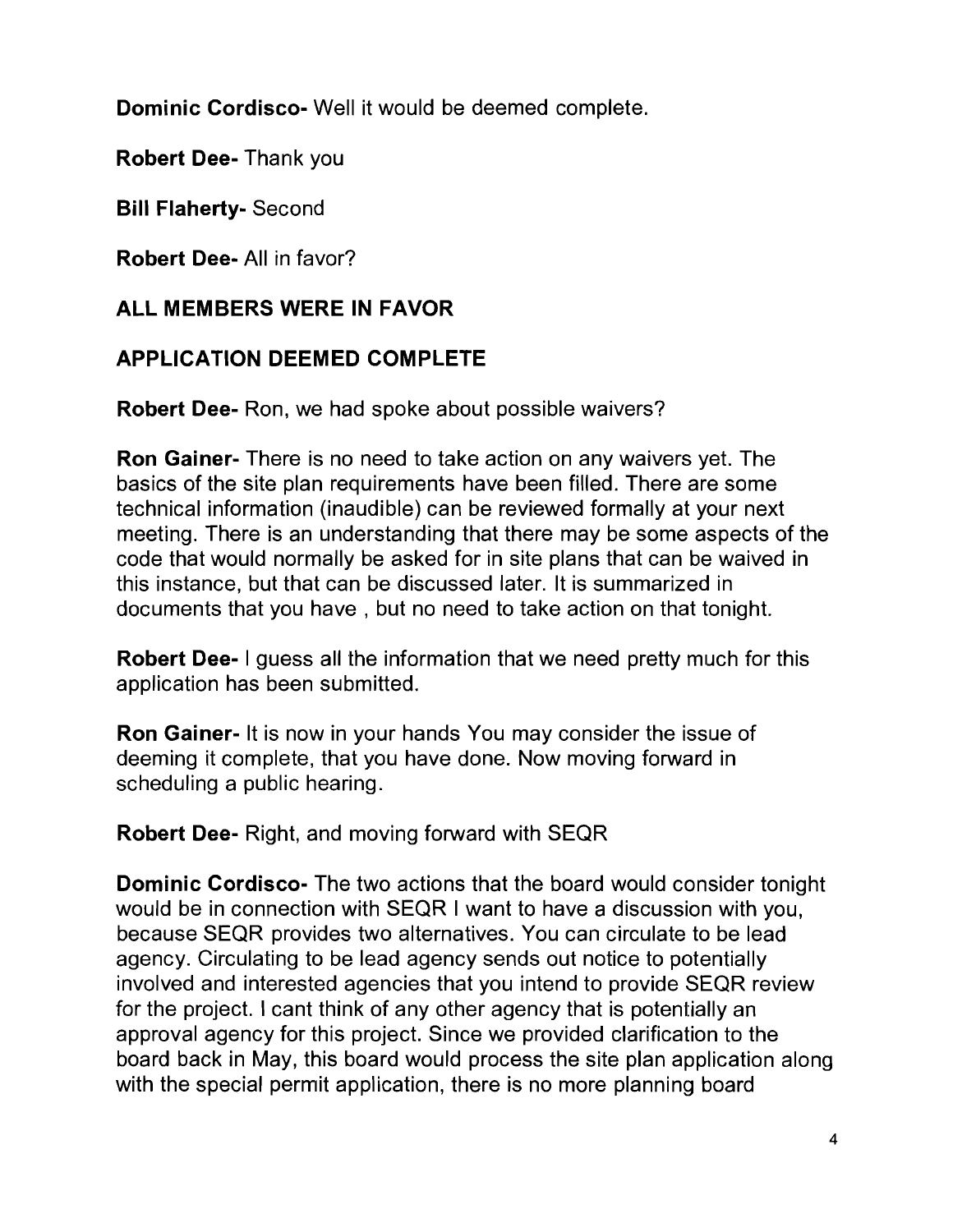involvement with this and we provided that clarification. The only other referral would be to the Putnam County Department of Planning. That is not an approval, it is just a referral for review and recommendation.

**Robert Dee-** Tina, you would do that right?

**Tina Andress-** Landolfi- Yes

**Robert Dee-** OK, so she would take care of that.

**Dominic Cordisco-** As I see it, there is no need to circulate a lead agency notice, because there is no one on the receiving end that could possibly say, they would rather then you be lead agency for this project. I think rather than going through another procedural step that in this case would be (inaudible) that you just dispense with it, and not circulate at all. You don't have to take any further action in regards to SEQR tonight. The one other thing that you could do in light to AKRF and Mr. Gainer memo is that you should schedule a public hearing on this application for your next meeting.

**Robert Dee-** Should we declare ourselves lead agency tonight?

**Dominic Cordisco-** We don't have to. Yu just are lead agency for review, because there is no one else in the room to hear you declare.

**William Flaherty-** It would not hurt would it if we in fact did declare ourselves lead agency?

**Dominic Cordisco-** It is not required.

**William Flaherty-** It is not required by law? **Dominic Cordisco-** Right. It does not hurt if you want to make a motion to declare yourselves lead agency.

**William Flaherty- I** would like a motion to do that. to declare ourselves lead agency.

**Paula Clair- I** will second that.

**Robert Dee-** All in favor?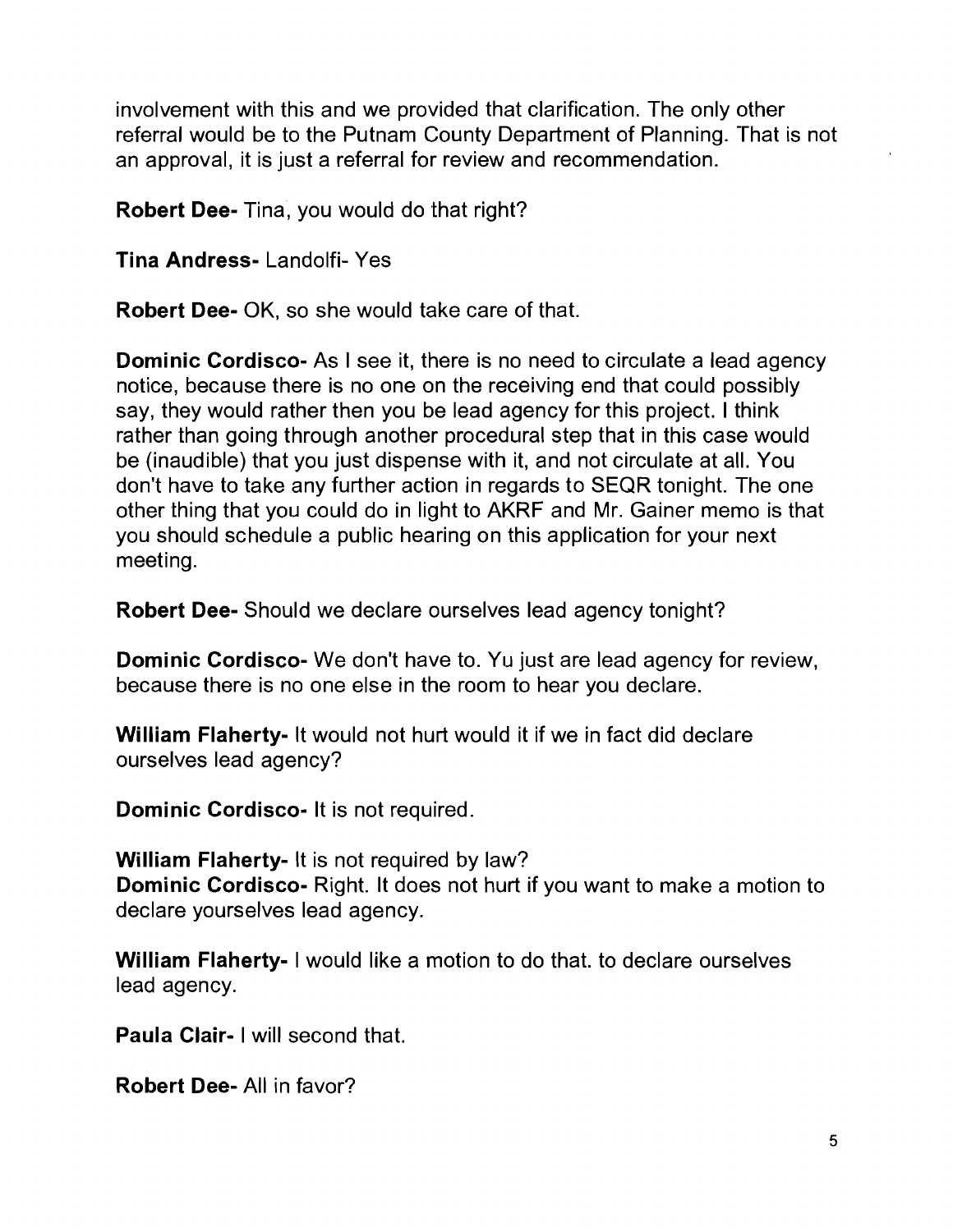## **ALL MEMBERS WERE IN FAVOR ZBA DECLARED LEAD AGENCY**

**Dominic Cordisco-** Just to clarify you are not sending around a notice to that effect.

**Robert Dee- No** 

**William Flaherty- I** would rather be safe than sorry

**Robert Dee-** On the completeness of the application, we have a memo from Susan and Ron Gainer, and the meeting that we had I feel that the application is complete. Does anybody feel anything missing. Any questions?

### **NO QUESTIONS FROM MEMBERS**

**Robert Dee-** I make a motion that we deem the application complete.

**William Flaherty- I** will second

**Robert Dee-** All in favor?

#### **ALL MEMBERS WERE IN FAVOR APPLICATION DEEMED COMPLETE**

**Dominic Cordisco-** Then you need to schedule the public hearing.

**Robert Dee-** We will make it the second Monday in September.

**Dominic Cordisco-** That will be September 9

**Robert Dee-** Ok. We will schedule a public hearing for September 9.

**Paula Clair-** A regular?

**Robert Dee-** Yes, a regular public hearing. We have had other public hearings, but I am sure people will raise their concerns.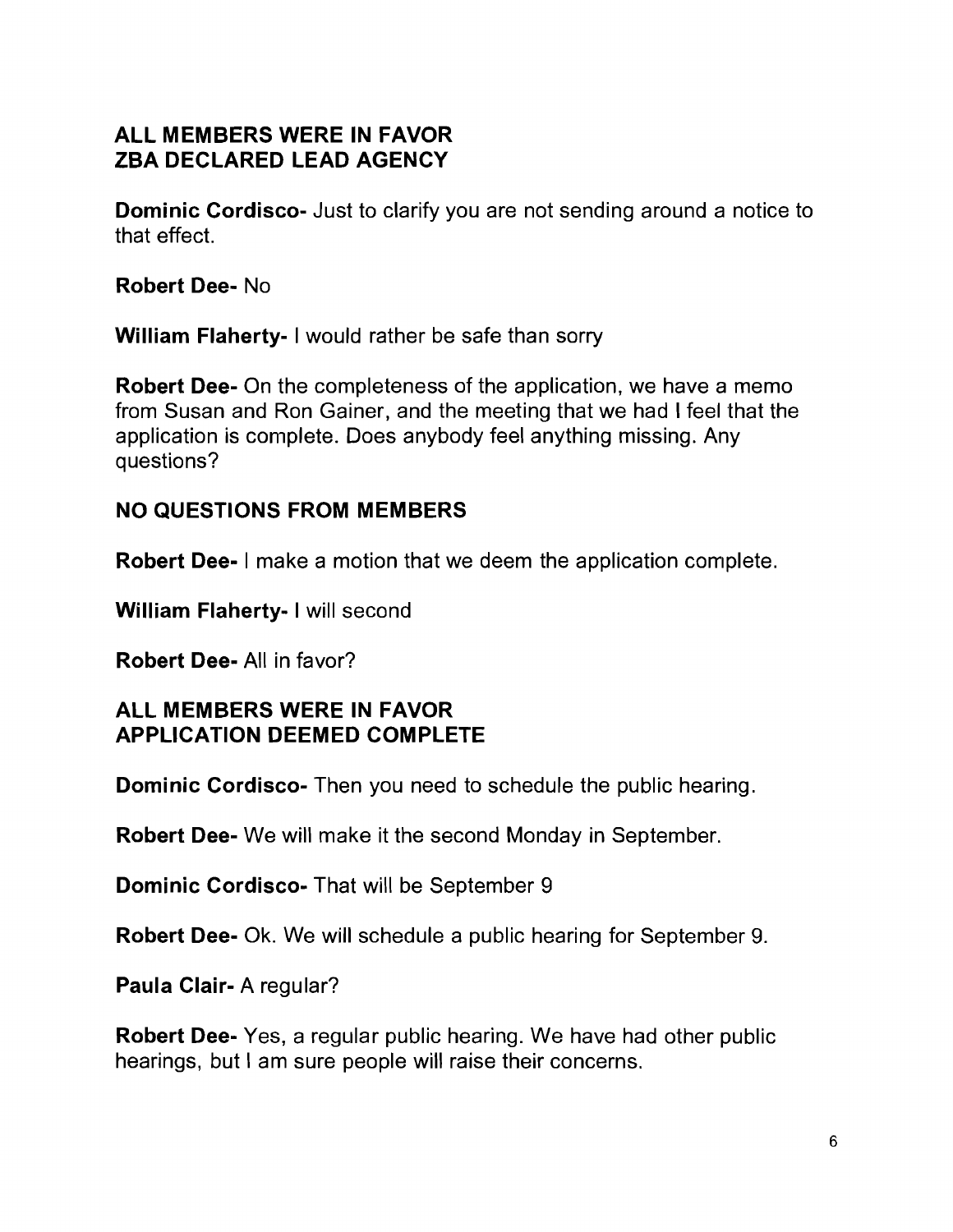Paula Clair- Are we going to discuss the SEQR questioner at that time?

Robert Dee- Yes

Dominic Cordisco-Right now the EAF part one and part two are part of the record. They are available to anyone who wants to take a look at it. The board has not made a SEQR determination yet whether or not the project has significant adverse impacts on the environment. That will be something for you to consider when you close the public hearing.

Robert Dee- Ok, so we did the application is complete now we can move on to any new or old business.

Greta Passeri- Do I need to submit the property owners list for the adjoiners?

Tina Andress-Landolfi- I do that. I notify all the adjoiners,and place the ad.

Greta Passeri- Do you have the list from before?

Tina Andress- Landolfi- Yes, that was submitted in your new application, and that will always remain in your file. It is good, because it has the new tax roll.

Robert Dee- Do they have to post a sign on the property?

Tina Andress- Landolfi- They do. They can get the sign from the Town Clerk Robert Dee- It has to be posted o the front of the property.

Audience Member- Will the public hearing be announced in the news paper?

Robert Dee- Yes

Tina Andress- Landolfi- What was that? sorry

Robert Dee- Would the public hearing be announced in the paper?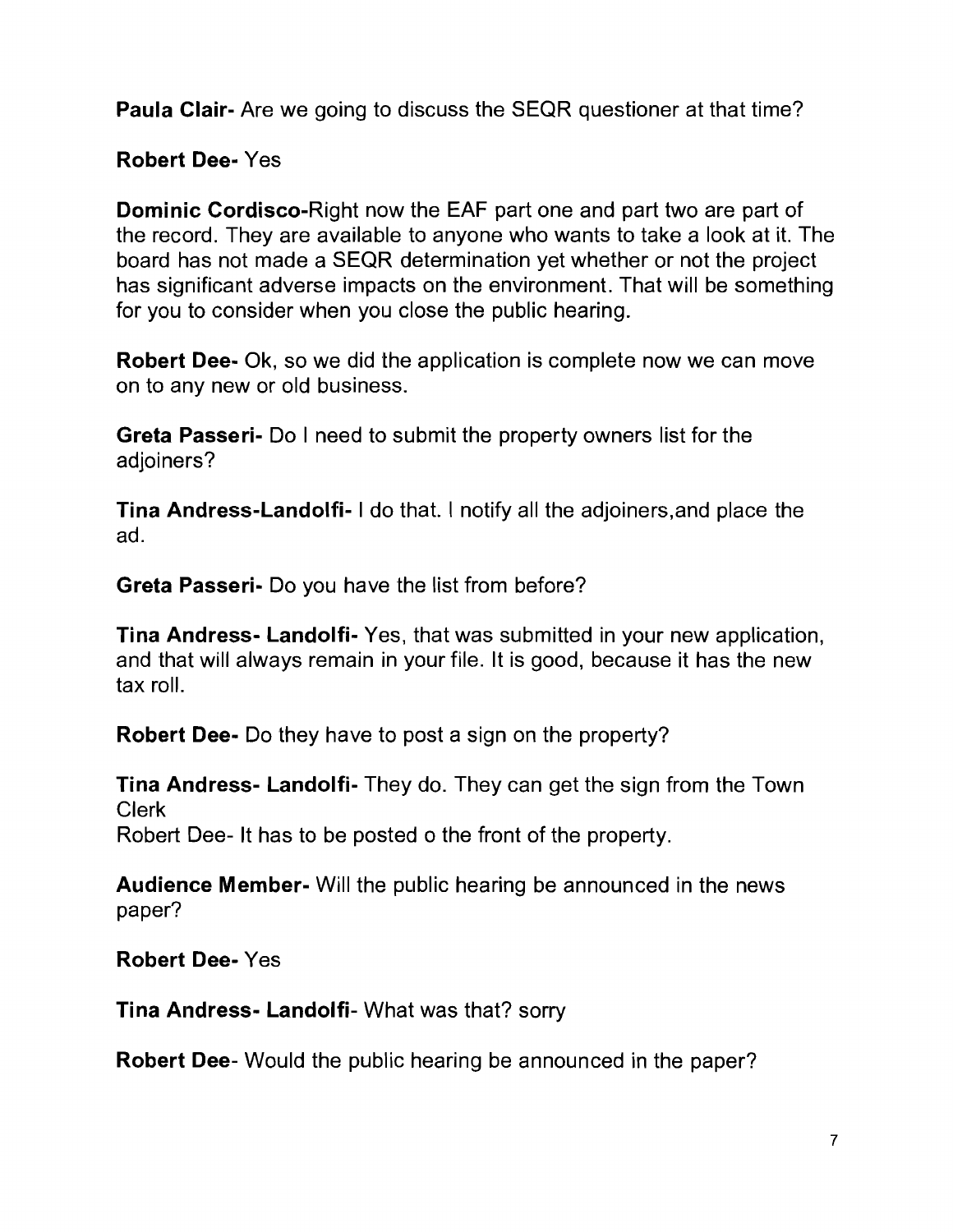**Tina Andress- Landolfi-** Of Course.

**John VanTassel-** Due to the public interest in this matter we might move to a larger facility.

**Tina Andress- Landolfi-** Should I attach that to the public hearing? The change of venue?

**John Van Tassel-** (inaudible)

**Dominic Cordisco-** My suggestion would be that if you are going to do that then you do prior to sending out the notices. You don't want people to end up here.

**John Van Tassel-** We will figure it out in the next few days.

**Robert Dee-** The town board will take care of that?

**John Van Tassel-** Yes we will.

**Ron Gainer-** Mr. Chairman if I may speak to SEQR for a minute.

**Robert Dee-** Sure.

**Ron Gainer-** So the board is aware. With the application that has been filed by the applicant they have submitted an EAF a long form part one EAF it is called.That is basic information about the application, and clearly is the applicants document submitted to you for review. It is the boards responsibility to evaluate that information and prepare what is called a part two assessment still following the SEQR regulation. The document is provided to you for your use. Then you rank or rate the relevant impacts of any of those concerns that are identified in part two. Susan and I have have informally reviewed the record, and submitted that part two for you to review. It is only presented for your records now for your informal review in the future and prior to your public hearing. At the close of the public hearing, before you take any action you will be required to make a SEQR declaration, and prior to that you are going to formally review that EAF for completeness and adequacy. If you deem it complete then you will adopt that part two as the boards document.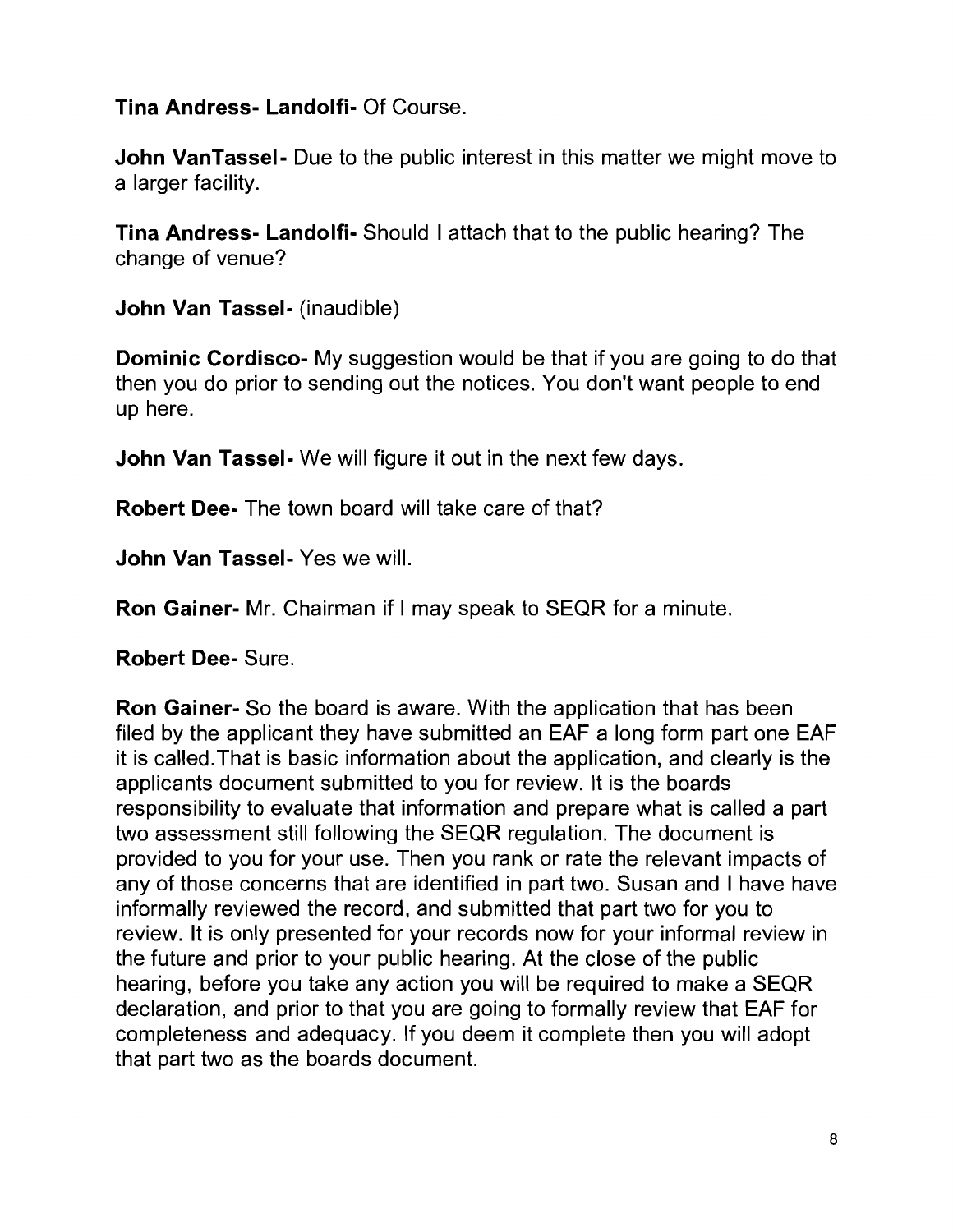Robert Dee- The part two, you and Susan Submitted to us?

Ron Gainer-Now it is just submitted for your informal review to be sure that in your view it is adequate and (inaudible) response to those potential concerns.

Robert Dee- The package has a long form that the applicant filled.

Ron Gainer- Correct. The applicant submitted part one.

Robert Dee- that gives plenty of time for everyone to review it.

Ron Gainer- That was our intent.

Robert Dee- Thank you very much. Anything else Ron?

Ron Gainer- No, that covers the basics.

Robert Dee- New Business or Old Business? Wait, there are some people here, but this is not a public hearing tonight. I don't want to shut anyone down. I will give each a couple of minutes if you want to talk, but at the public hearing everyone will have a chance to talk.

Audience Member- Has this been deemed a major or minor project?

Robert Dee- Major because of the height. With all the other things he covers everything. There are no problems. He has 42 acres and was well within setbacks. The only thing is the height.We have asked the Town Board to address the code and give clarification.

Audience Member- (inaudible, back of room)

Robert Dee- I agree, and the Town Board agrees. The town board is looking and knows.

Audience Member -( inaudible, back of room to far from mic) This application be decided, then the town board do (inaudible)

Robert Dee- It would be unfair to stop this one. They have been here 11 months already.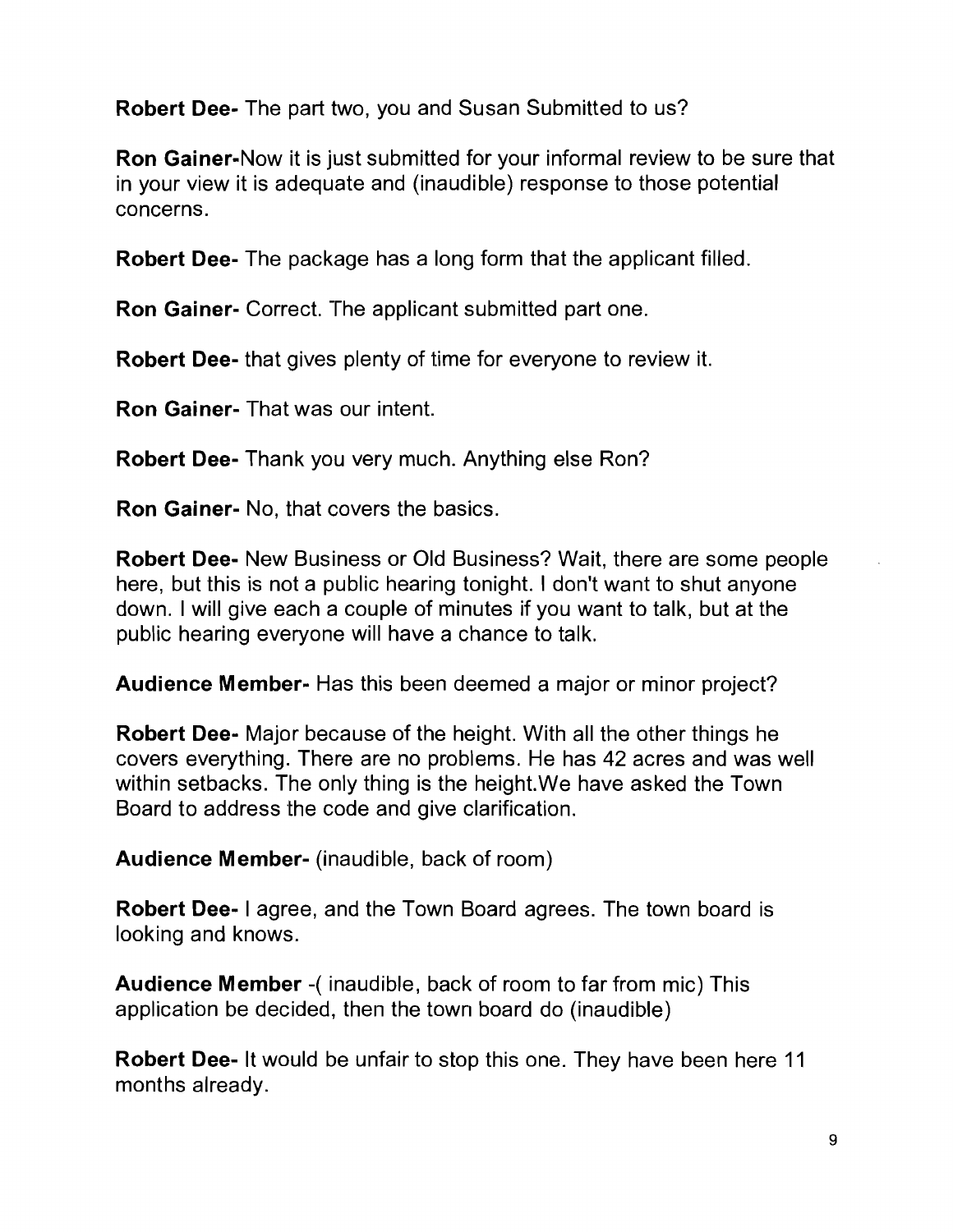**Audience Member-** Get the Zoning Code corrected, this is not correct right now.

**Robert Dee-** The Town Board agrees. It took five years to do, some things were missed. Any body else?

**Audience Member-** will all four members of the Zoning Board be here for the September meeting? As he said such an important meeting. there are only four members now right?

**John Van Tassel-** Five

**Audience Member-** There are five. 1m sorry (inaudible) all members of the board.

**Robert Dee-** As many members that are here that day will be here.

#### **(inaudible)**

**Robert Dee-** Any other questions?

**Greta Passeri-** I presented a letter to the Town Board, and then also to the ZBA . This letter came about, because of what happened in July. The cancellation of the July meeting and then having a special meeting on the 18th of July for the pre application meeting, and everybody having a chance to be there. Concerns were raised so I put this together, because I thought this was important, and still think it is important. After taking the time to read back over emails and my notes I would like to ask that Mr. Cestone recuse him self for the rest of the Gleick small wind application, and abstain from further participation during this process.lt is my belief, as well as the Gleick's, that Mr. Cestone can no longer be fair and impartial in his decision making regarding this application.Mr. Cestone has stated he has resigned as ZBA Chairman, which leads me to believe he no longer has the residents best interest at heart or the desire to provide support for this application.It was made know to me that the ZBA Secretary was told by Mr. Cestone " that if Doug Passeri, of HVWE had just listened to him, Doug would not be in this situation". We have been listening to Mr. Cestone for many months as you well know; and have gone round and round with no solid direction from the ZBA on this matter.A comment such as that has no justification especially when both the applicant and the board have been working diligently to come up with the best way to properly adhere to the towns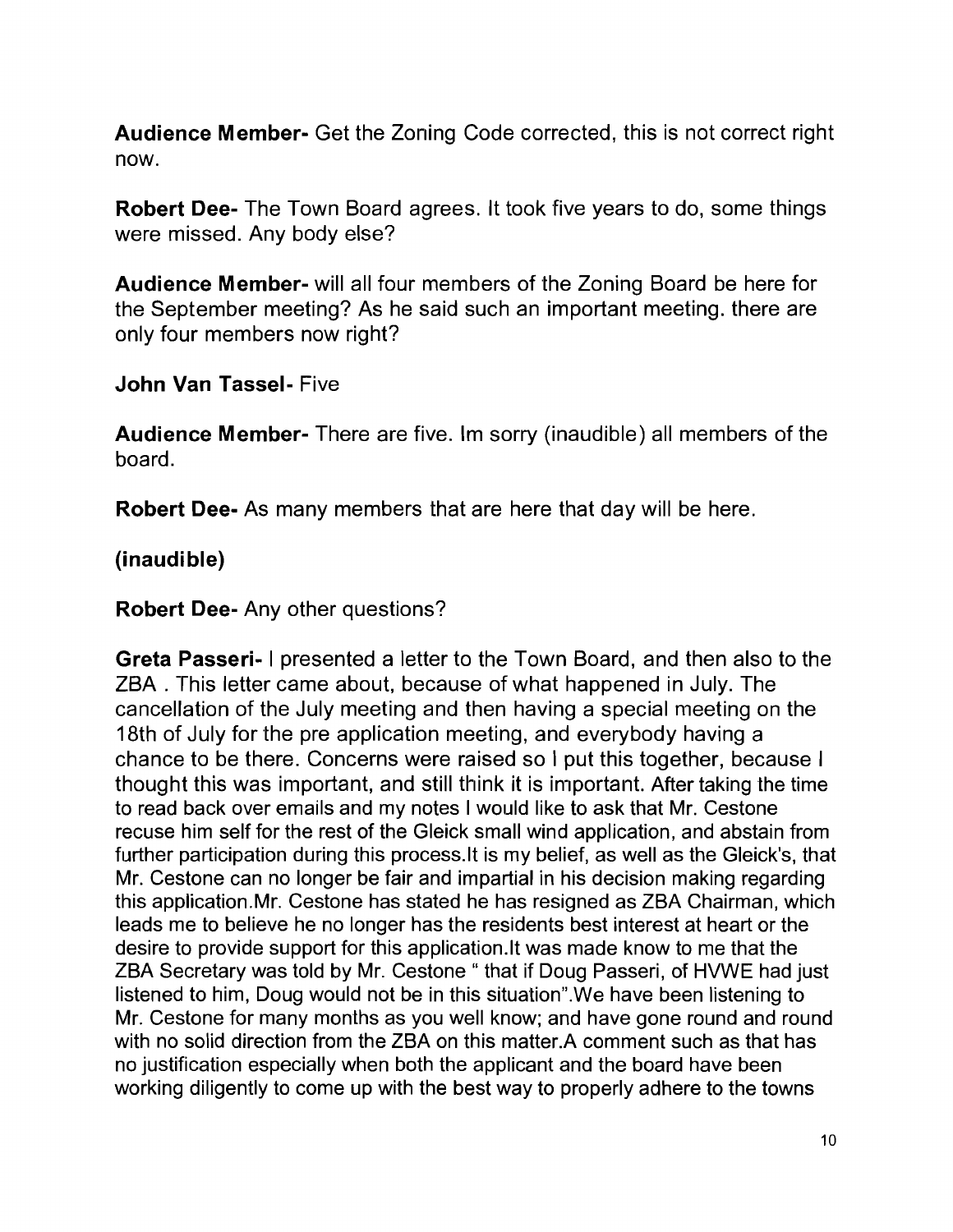code.1 also feel that there have been inappropriate emails and communication, and a lack of tact and diplomacy on the part of Mr. Cestone. I do understand and appreciate that Mr. Cestone has served for numerous years, and in fairness to him, commend his dedication to the town and its resident's. However, as agent for the Gleick's, I am no longer comfortable that the powers and duties bestowed to Mr. Cestone as a member of the ZBA can and will be treated with a bias nature as deemed essential when holding such a position.

**Robert Dee-** Thank you. I guess that Mr. Cestone would have to be here.

**Dominic Cordisco-** Mrs. Passeri's letter is properly worded if you read at the very beginning that Mr. Cestone recuse himself. That is a decision that he has to make. The board does not have the authority or the jurisdiction to remove another board member because of actual or perceived bias or pre determination on an application. That is something

**Robert Dee-** My next question would be at our next meeting in September if Mr. Cestone is there, do they approach at the beginning before this all starts?

#### **Dominic Cordisco-** Certainly

Robert Dee- So he can make a decision one way or another. Now he does not have to recuse himself correct?

**Dominic Cordisco-** He does not. The thing is that there are ethical considerations, and there are case law on this point that show in prior instances that show what pre determination or pre judgement on an application may be, and he might want to be guided on that. My office did prepare a memo on the subject, and that is something that we could forward to him as well.

**Robert Dee-** Would you do that?

**Dominic Cordisco-** Certainly. We can forward that to him and he can take a look at what we prepared, and it is a decision he would have to make.

**Robert Dee-** What options would the applicant have if he refused.

**Dominic Cordisco-** They have two. One would be that the Town Board make a referral to the Ethics Board for consideration of action by the ethics board. It is the Ethics Board that has the authority over this subject. They Can hear these kinds of complaints. Not anyone can make a referral to the Ethics Board, only the Town Board can make that kind of referral.Of course the applicant feels that after the application has been decided with bias or pre determination and is un happy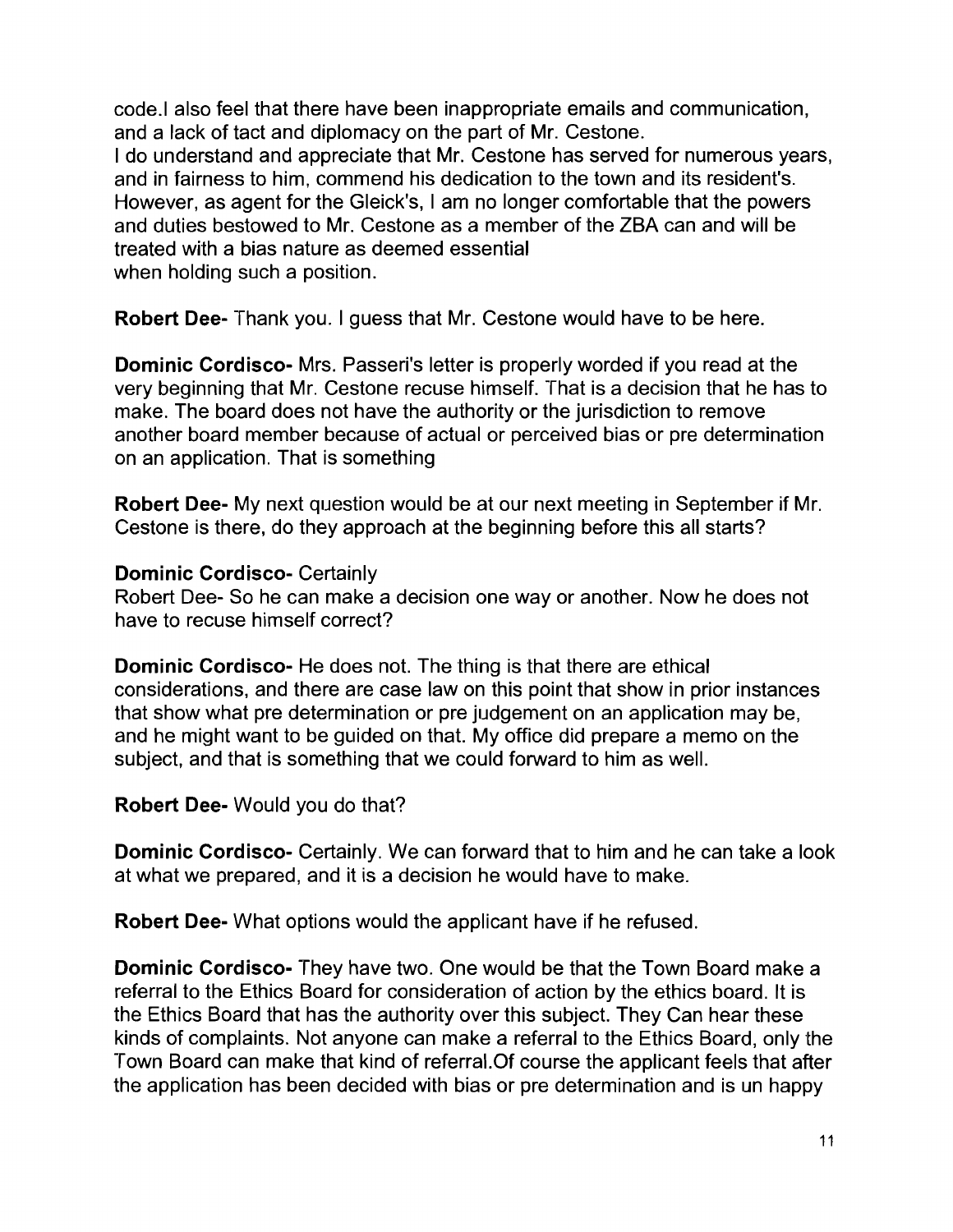with the results of the application and the vote and the approval, always has the option to bring an article 78 proceeding in State Supreme Court.

**Robert Dee-** Does that answer any questions?

#### **Greta Passeri-** Yes

**William Flaherty-** I find this to be somewhat damaging to Vinny's reputation. He has been a member of this Board for 17 years. I know he has done a good job here to be perfectly honest with you.(inaudible) I find this letter, I don't know how appropriate it is, it may very well in your judgement be appropriate. In my judgement it may be inappropriate. I don't know all the circumstances, and what motivated you to write a letter such as this, and I find can be damaging to his reputation. I just feel that to a degree the letter is inappropriate, although I don't know all the circumstances under which you wrote this letter. I am saying that just based on the contents of this letter. I know Vinny and I have known him for a few years, and he can be sharp at sometimes, there is no question about that. He is well meaning under any circumstances. We could take this letter at face value, but we cant take any action on it.

**Dominic Cordisco-** What I would suggest is that I forward this letter together with my offices memo on this subject to Mr. Cestone. If he is here at the September meeting then he can address it. He is not under any obligation to address it. It is his decision on whether to recuse himself or not. The applicants like I said have the other options available to them.

**William Flaherty-** That would be fair enough.

**Robert Dee-** He would have to make the decision at that meeting, but he could do that before the start of the meeting correct?

**Dominic Cordisco-** He does not have to make a decision. It is the kind of thing that if he thought there was merit to these accusations then he could recuse himself, but it is not as if that step has to happen prior to the Board taking action in September and opening the public hearing.

**Robert Dee-** Anything else?

**William Flaherty- I** would like to make a motion to adjourn the meeting.

**Paula Clair-** Do we need to hear public comment at this time.

**Robert Dee-** This is not a public hearing.This gentleman would like to speak.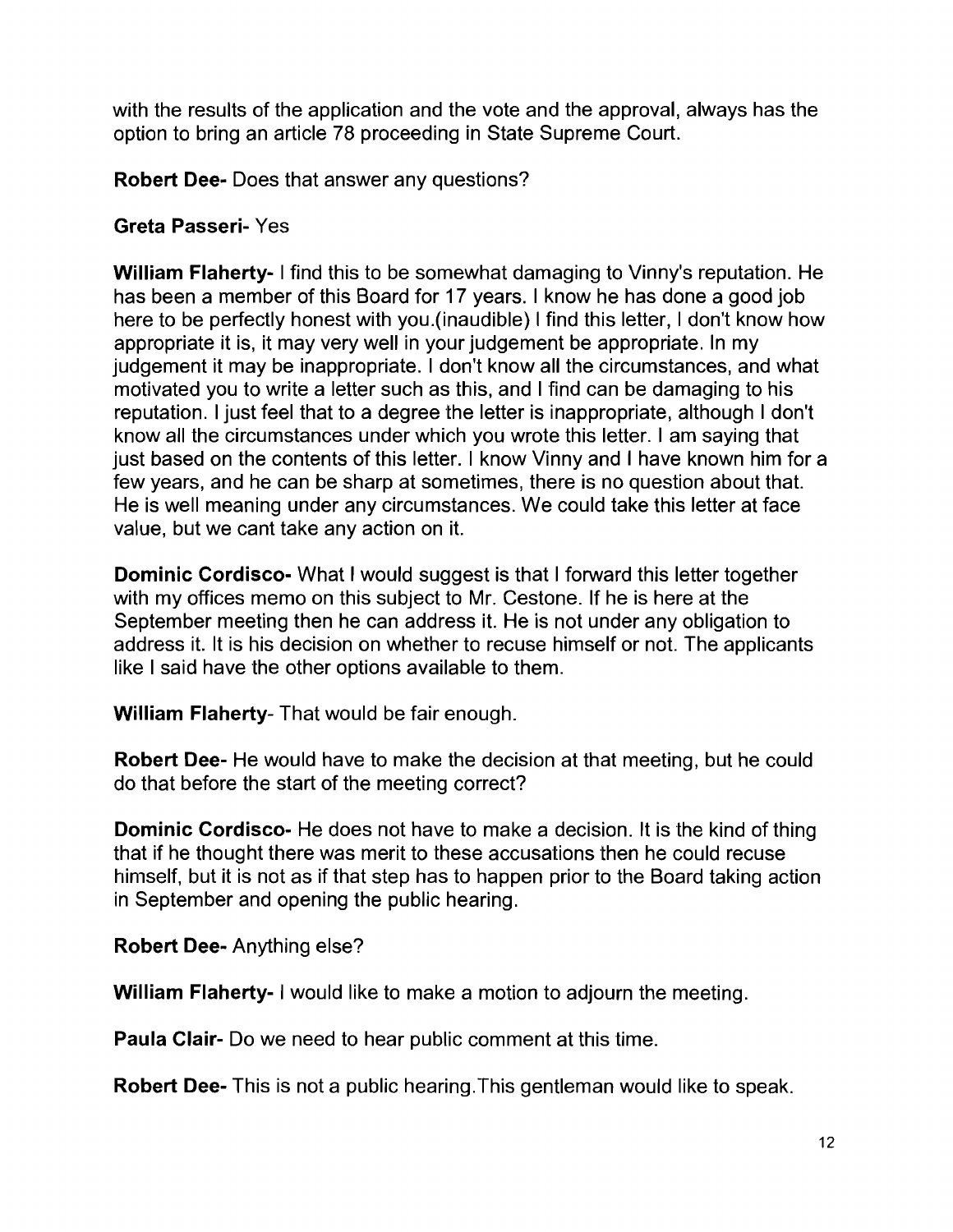**Audience Member-** Is there a date for the Public Hearing?

**Robert Dee-** September 9th. The Town will let you know where it is going to be, because they expect a bigger crowed. We have a lot of people who have spoken on it, and we have all those minutes. People have had a chance. We have had around 5 or 6 public hearings. This would be the final public hearing. Considering that it has been a year it is certainly over due.

**Audience Member-** Can we ask the Town Board that it is adequately noticed. On the Town Website it says that this meeting was not happening, I made a call to Tina( Town Clerk) asking her.

**PCNR Annie Chesnut** -It did appear in the legal notices. I can confirm that.

**Audience Member-** The legal notice I did find in the paper. Who reads those?

**PCNR Annie Chesnut- I** do.

#### **AUDIENCE MEMBERS RAISED HANDS AND ALSO CONFIRMED THAT THEY DID AS WELL**

**John Van Tassel-** We will pick a venue and post it as soon as possible.

**(inaudible)** 

**Robert Dee-** What you are talking about is going to have to be another large meeting as far as going down the road.

**Audience Member-** No the public hearing.

**Robert Dee-** At the public hearing you can speak to this.

**Audience Member-** This board is going to decide this application.

**Robert Dee-** And this board can only decide with the zoning ordinance we have before us.

**Audience Member-** The public has a right (inaudible)

**Robert Dee-** Of course they do.